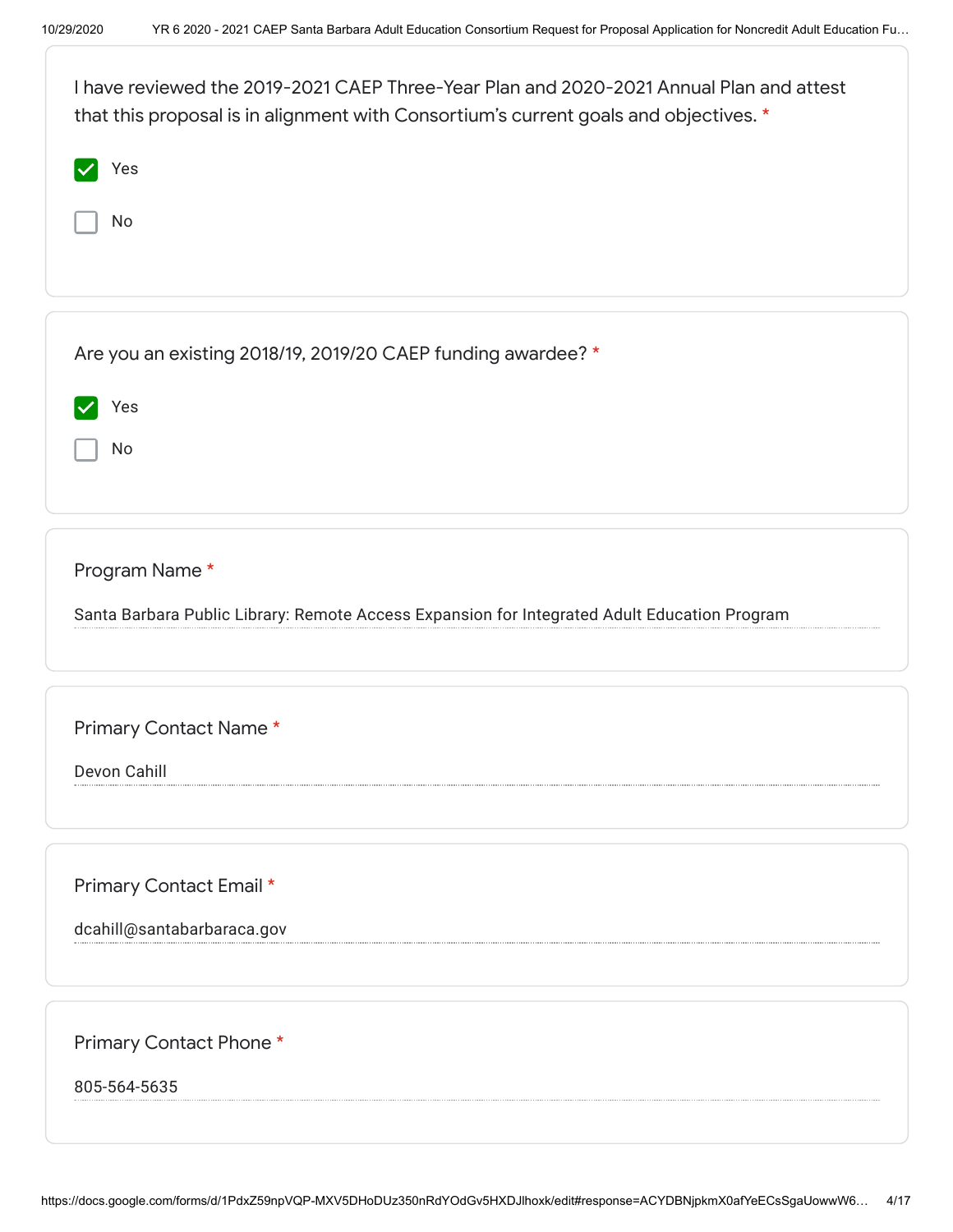Applicable Noncredit Program Area \*

- Adult Education (ABE, ASE, Basic Skills)  $\vert\bm{\vee}\vert$
- $|\boldsymbol{\mathcal{p}}|$ English as a Second Language/Citizenship
- Entry or Reentry into the Workforce
- Adults with Disabilities  $\blacktriangledown$
- Short-Term CTE/Programs in Pre-Apprenticeship
- Literacy  $\blacktriangledown$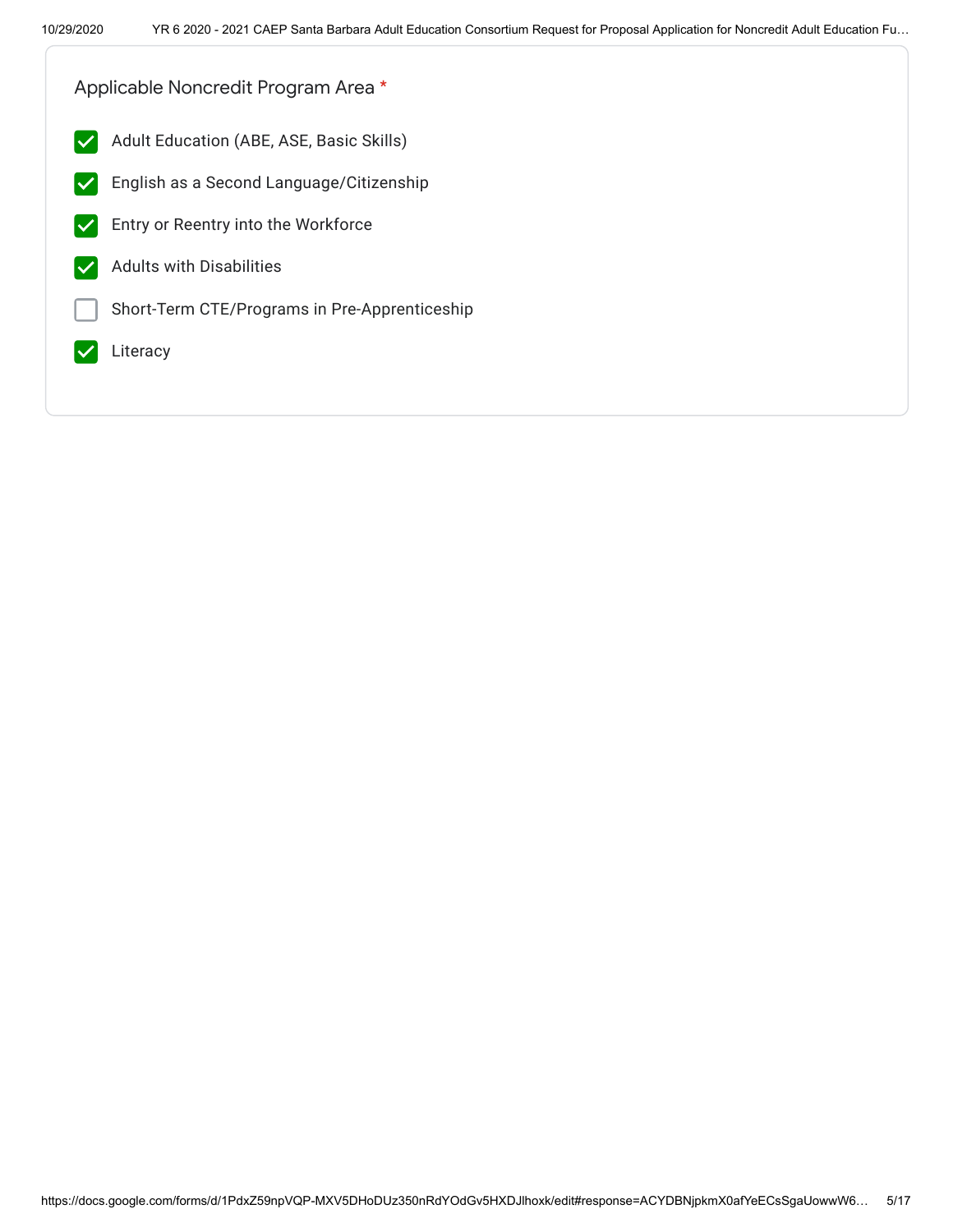1. Executive Summary: Please provide an executive summary of your proposed plan (to include overarching goals and outcomes) to create new programs or expand existing programs in one of the areas identified above. \*

With California Adult Education Program (CAEP) funding, the Adult Education Program at Santa Barbara Public Library (SPBL) will improve upon its already successful one-to-one service model for integrated language and vocational literacy services for learners and job seekers in our community by increasing its capacity to serve patrons remotely both virtually and in-person. Through (1) improved access to necessary technology for both Adult Education patrons and staff, such as additional Chromebooks, laptops, and Wi-Fi hotspots for on location use and checkout at the library or from SBPL's Library On The Go outreach van, (2) increased staffing to provide training and support for community members in both English and Spanish virtually, in-house, and via our outreach van, (3) an expanded range of resources available online, by-mail, and for in-person pickup in multiple languages, and (4) continued access to free ServSafe food handlers and manager exams in partnership with SBCC's School of Extended Learning (SEL), the program will be able to provide its effective services to community members who are unable to come to the library because of the COVID-19 closure or during normal service hours. Furthermore, CAEP funding will increase our capacity to serve learners and job seekers and promote all CAEP partner programs throughout the SBPL service area, which includes the City of Santa Barbara, Montecito, and Carpinteria.

Improved delivery for all of our one-to-one Adult Education services for library learners remotely will complement services at SBCC and other CAEP partnering agencies by serving community members with disabilities, those who lack transportation, those who do not thrive in classroom environments, and those whose schedules make it difficult to attend regular classes. It will also improve the overall outreach of our CAEP cohort by bringing services including our CAEP supported Adult Literacy, Pre-ESL Spanish Literacy, and SBPL Works! workforce readiness programs directly to community members. These learners and clients will also have better access to other SBPL Adult Education services including one-to-one GED and US Citizenship tutoring and our Career Online High School program that fill the gaps in services currently provided by other CAEP cohort members. Importantly, improved remote access to SBPL programs will be a value added even after the library reopens to the public because it will enable us to continue to reach members of the community that cannot access services in-person.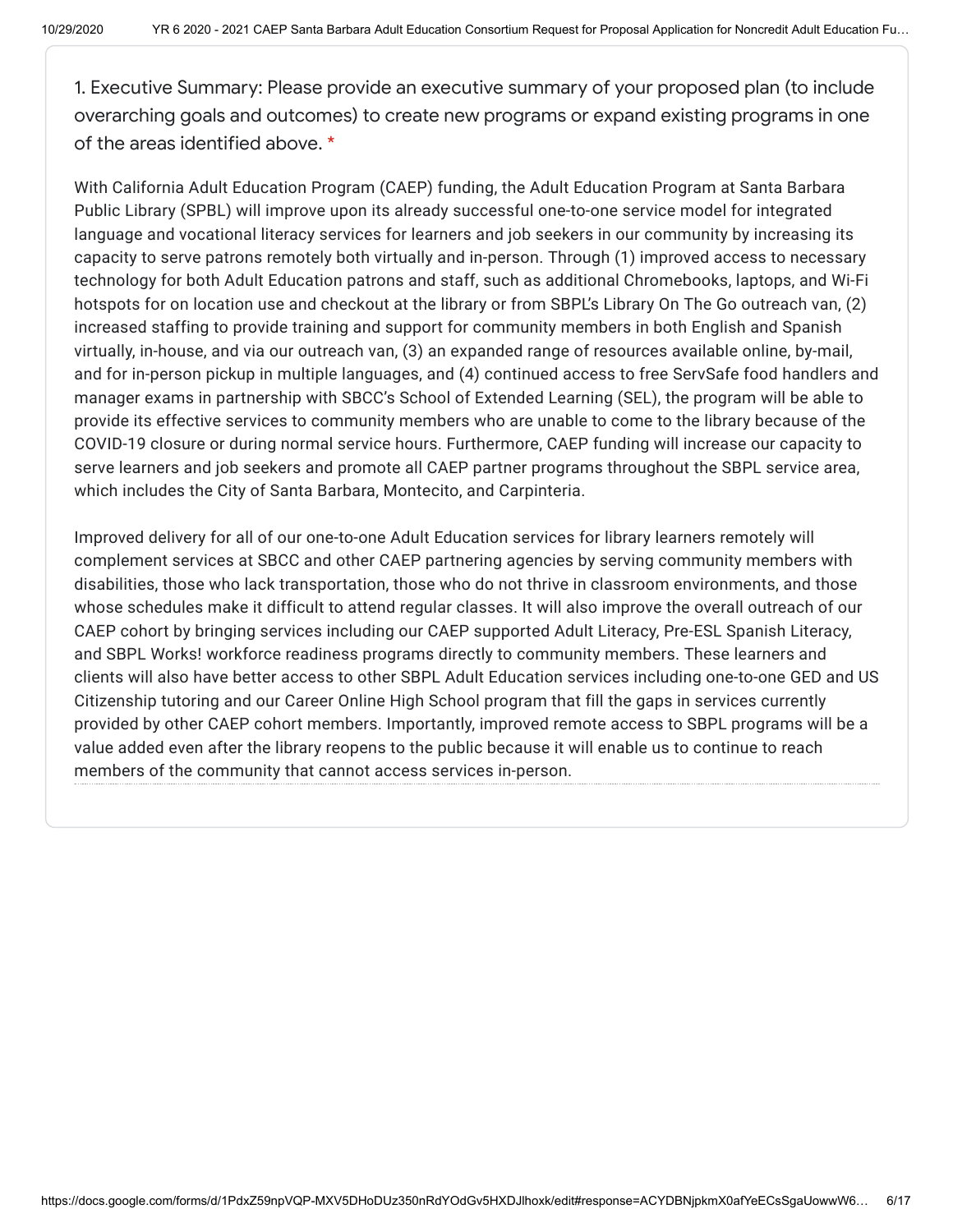2. Integration: Please explain how your proposed program integrates adult education programs at SBCC and creates a transition to credit/transfer educational programs or creates a transition to the workforce (including, but not limited to, internships, jobs, pre-apprenticeships, and selfemployment). \*

Increased remote access to our Adult Education programs and services will lead to more efficient pathways to success in language and vocational literacy. These skills will allow community members to pursue career paths of their choice or continue on to non-credit and credit college classes, including those at SBCC and SEL. CAEP funding will enable Adult Education at SBPL to increase its capacity to serve clients seeking oneto-one job readiness consultations and training both in-house and remotely to meet the increased demand for skilled and degreed workers as we exit the COVID-19 pandemic. To date, we have assisted patrons in writing effective resumes, improving interview skills, and developing digital literacy. This project will also help job seekers build basic language literacy skills and excel in ESL learning, thereby increasing achievement of a variety of goals including citizenship, improved employment options, and workforce reentry.

One-to-one Adult Education Programs and services at SBPL complement those provided by SBCC, SBCC's SEL, and other agencies in the CAEP cohort. By providing one-to-one support rather than classes to meet the needs of language learners, GED or high school diploma students, US citizenship seekers, and job seekers, SBPL's Adult Education programs allow community members to determine their own goals and set their own pace. This approach also allows staff and volunteers to find approaches and techniques that are the best fit for each learner's style and schedule. Additionally, focused one-to-one support is a great way to augment learning for students currently enrolled at SBCC and SEL. In fact, many of our learners and clients are enrolled in classes at various schools throughout Santa Barbara. Other advantages of the one-to-one approach include eliminating anxiety learners sometimes feel when they are singled out in front of a group for needing special assistance, avoiding time spent learning things that are irrelevant to their needs or vocational ambitions, and eschewing years spent in general study without a chance to apply their skills in a professional setting. By increasing our capacity to bring these services to underserved communities remotely, we can strengthen the Santa Barbara community and further our mission to provide equity in access to information and services via the Library.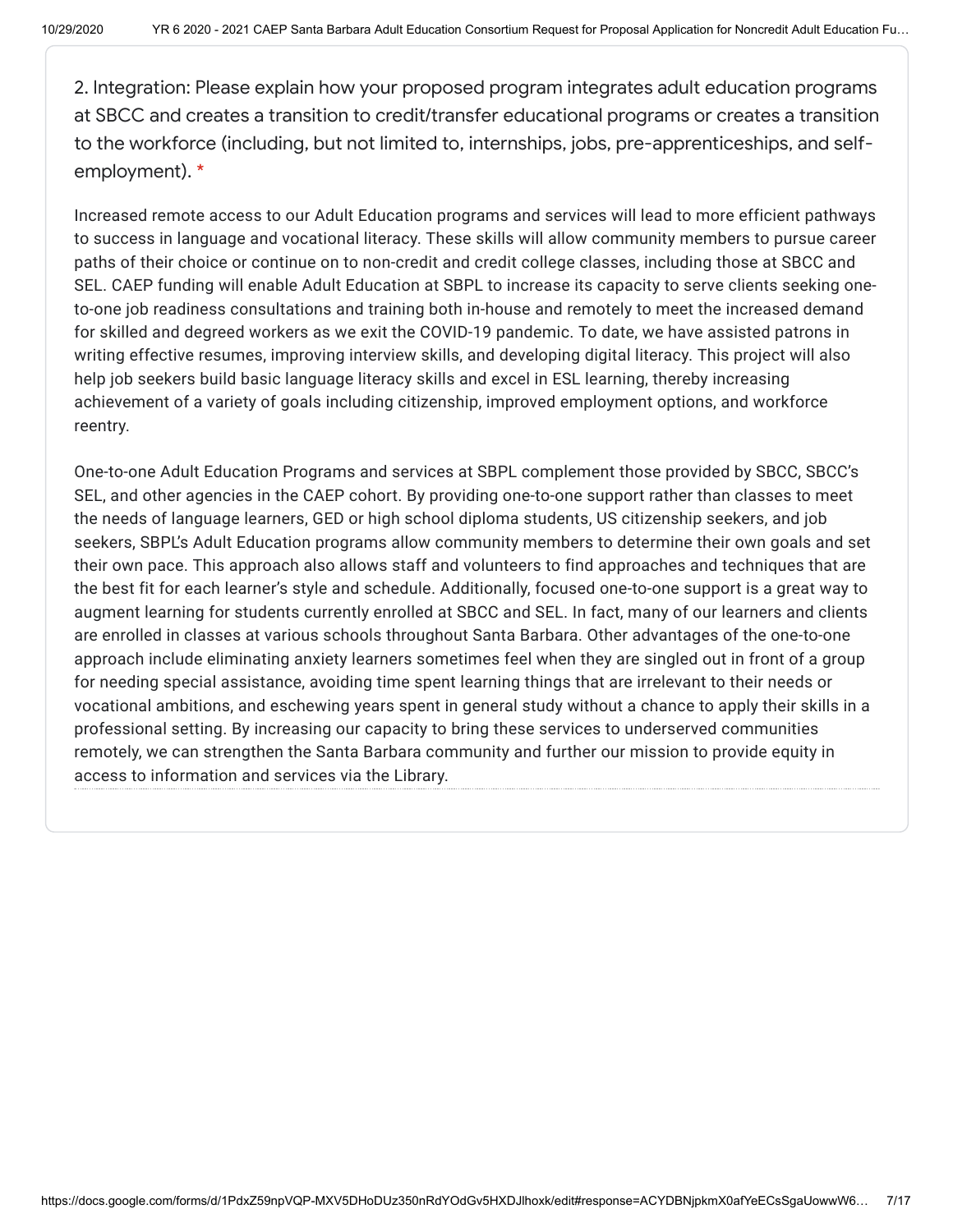3. Justification: Please justify the need of your proposed program and include research, labor market information, employer feedback, student surveys, or other relevant information and describe how funding will further your objectives. For programs that have previously received funding, please justify the need, include students served, and provide a status report on your existing award(s) and remaining balance(s). \*

The COVID-19 crisis forced Adult Education at SBPL to rethink its service model that relied on serving community members in-person at the library. While working hard to face all of our services outward via technology, we quickly discovered that patrons in most need of our services often do not have adequate access to the requisite technology, Internet, or means to get to the library during service hours even when we are open to the public. By improving all of our remote services, and increasing access to them, we can help our most vulnerable in Santa Barbara and give them the skills they need to become fuller selves, fuller family members, and fuller members of our community.

Since the closure in March, Adult Education at SBPL has been committed to making as many of our services availably remotely as possible. For example, in SBPL Works! we have continued to help community members meet workforce related goals by adapting to whatever technology the client has available, even building resume and cover letter packages over the phone and mailing printouts when necessary. With additional CAEP funding we will add more technology, such as Chromebooks, Wi-Fi hotspots, and laptops for patrons to borrow. We will also update our own systems and technology, and add crucial skill building and workforce related database access, all with the goal of making it easier for the community to access services both during the pandemic and beyond.

The success of our various CAEP supported programs shows the library has the capacity to assess community need, develop, implement, and maintain vital Adult Education services for the Santa Barbara Community. For example, last year in our CAEP supported Adult Literacy Program, our 100+ library volunteers logged over 7,000 hours of training, lesson preparation, and one-to-one tutoring with our over 200 learners who were active in the program. The program boasts a 98% success rate of learners reaching one or more of their literacy goals, with many of our learners achieving major milestones such as passing citizenship exams, receiving GEDs, and gaining literacy skills necessary to advance in their careers. Since the beginning of the pandemic, many of our volunteer tutors have transitioned to remote sessions via virtual meeting software and by phone. With continued support, we will be able to add access to Learning Upgrade, a remote literacy learning database that learners can access from their device or computer to work individually or in blended learning meetings with tutors.

Furthermore, with continued CAEP funding since 2017, our SBPL Works! workforce readiness program ran at full capacity before the COVID-19 pandemic with offices at SBPL's Central and Eastside Libraries. The addition of one part-time staff and equipment in 2019 allowed SBPL Works! to increase its average number of kept appointments by 40%, from 65 to 98 per month while maintaining a more than 85% success rate for clients reaching personal workforce readiness goals or finding employment. This reflected SBPLs accurate assessment of community need for expanded services in our previous RFPs and our ability to meet that need with programs developed with CAEP support. Although the COVID-19 crises and subsequent SBPL closure has decreased our capacity, our cumulative success rate for clients finding employment or reaching workforce goals has risen to 93% in the 12 months between September of 2019 and August of 2020. With the expansion of SBPL Works! at the Eastside Library, we have tracked positive outcomes, new clients, and high demand for providing workforce readiness training in a neighborhood setting. With CAEP support we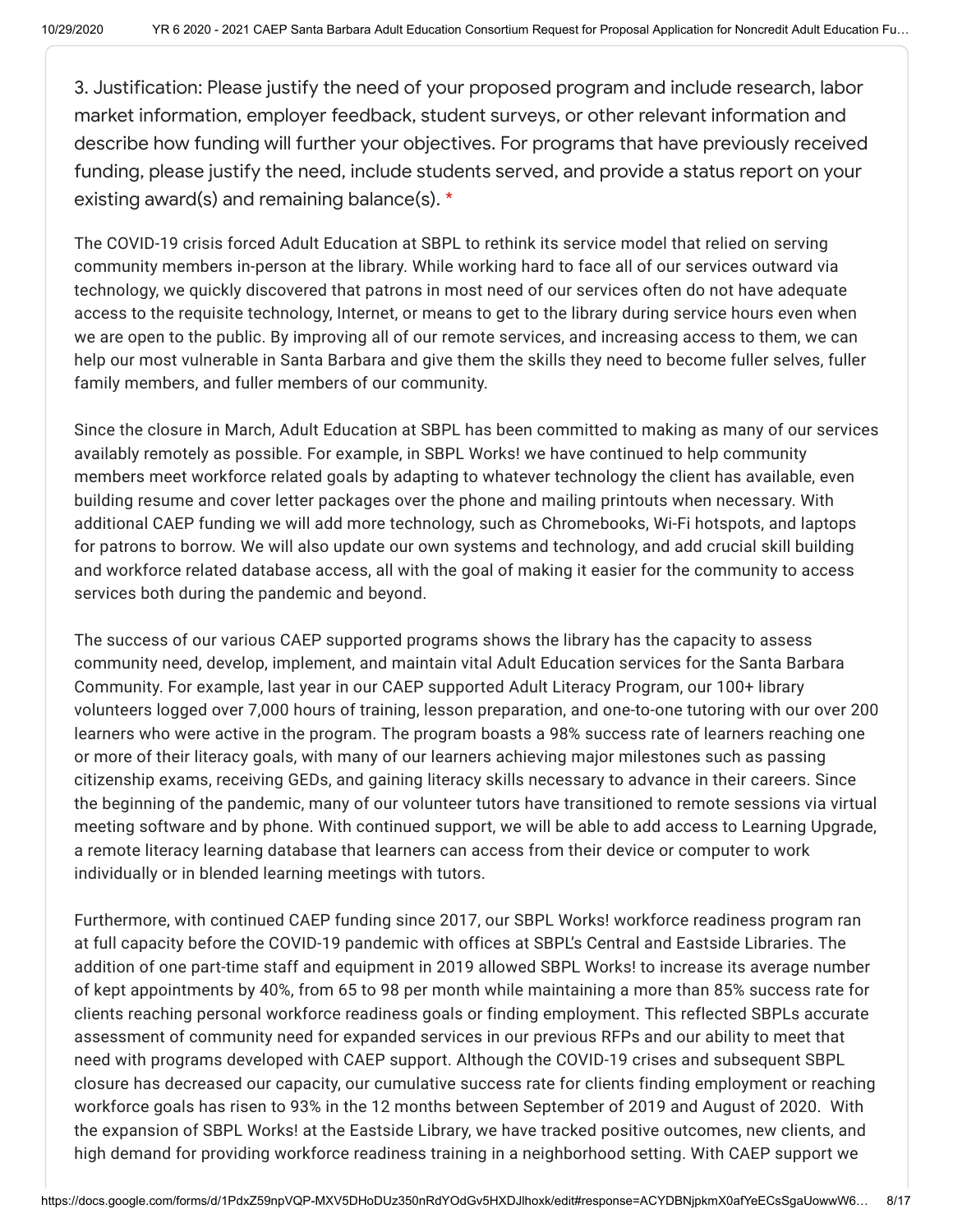10/29/2020 YR 6 2020 - 2021 CAEP Santa Barbara Adult Education Consortium Request for Proposal Application for Noncredit Adult Education Fu…

will be able to create an SBPL Works! mobile unit to better reach underserved areas in Santa Barbara, Montecito, and Carpinteria.

CAEP funding also enabled us to pilot our Pre-ESL Spanish Literacy program, which focuses on the needs of learners in our community for whom struggles with native Spanish language fluency is a barrier to English acquisition. We currently have 10 tutor learner pairs actively engaged in Pre-ESL learning by phone and virtual meeting software and 3 others working independently through a library provided subscription to, a Spanish literacy online learning database. Our expanded Spanish language resources library in Adult Education has also enabled tutors to better serve native Spanish speakers not formally enrolled in our Pre-ESL program to reach their literacy goals more efficiently. This grant will allow us expand access to Leamos subscriptions so that learners can work remotely on their own and in blended learning sessions with their tutors.

At SBPL we recognize the importance and usefulness of data collection and use a wide range of state and city required and in-house metrics to determine strengths and weaknesses of our programs and how to best leverage our library budget to meet the ever-changing needs of our varied community. Because of this, we are well equipped to track data from our CAEP supported programs in the CASAS TopsPro Enterprise platform so CAEP can efficiently report data to the State.

4. Outreach & Marketing: Please describe your plans to conduct outreach and marketing to reach your target population and increase enrollments. \*

The goal of expanded remote access to the SBPL Adult Education program is to reach adults in the service area of Central Library and our Eastside, Montecito, and Carpinteria branches who need literacy and workforce readiness assistance but cannot access services in person for a variety of reasons, including the current Library closure due to COVID-19. Services will be provided in both English and Spanish. Also, bilingual marketing efforts will include a Spanish language radio campaign on Radio Bronco, English language radio campaign on other local channels, hanging flyers in local businesses, posting on social media, ads in local newspapers and on MTD, and in-person canvasing by bilingual staff in target neighborhoods. Additionally, we will coordinate with and promote our programs and events to the SB County Workforce Resource Center, SBCC, and SBCC's SEL. Outreach will include staying visible in the community virtually, and in-person when possible, at events like local virtual job fairs and other virtual gatherings hosted by various Santa Barbara agencies including the Santa Barbara Housing Authority and the Santa Barbara County Food Bank, and the Santa Barbara Chamber of Commerce. We will also have robust Adult Education programming and outreach available through our Library On The Go van, which will make scheduled stops at underserved parts of Santa Barbara on the Westside and in Montecito and Carpinteria.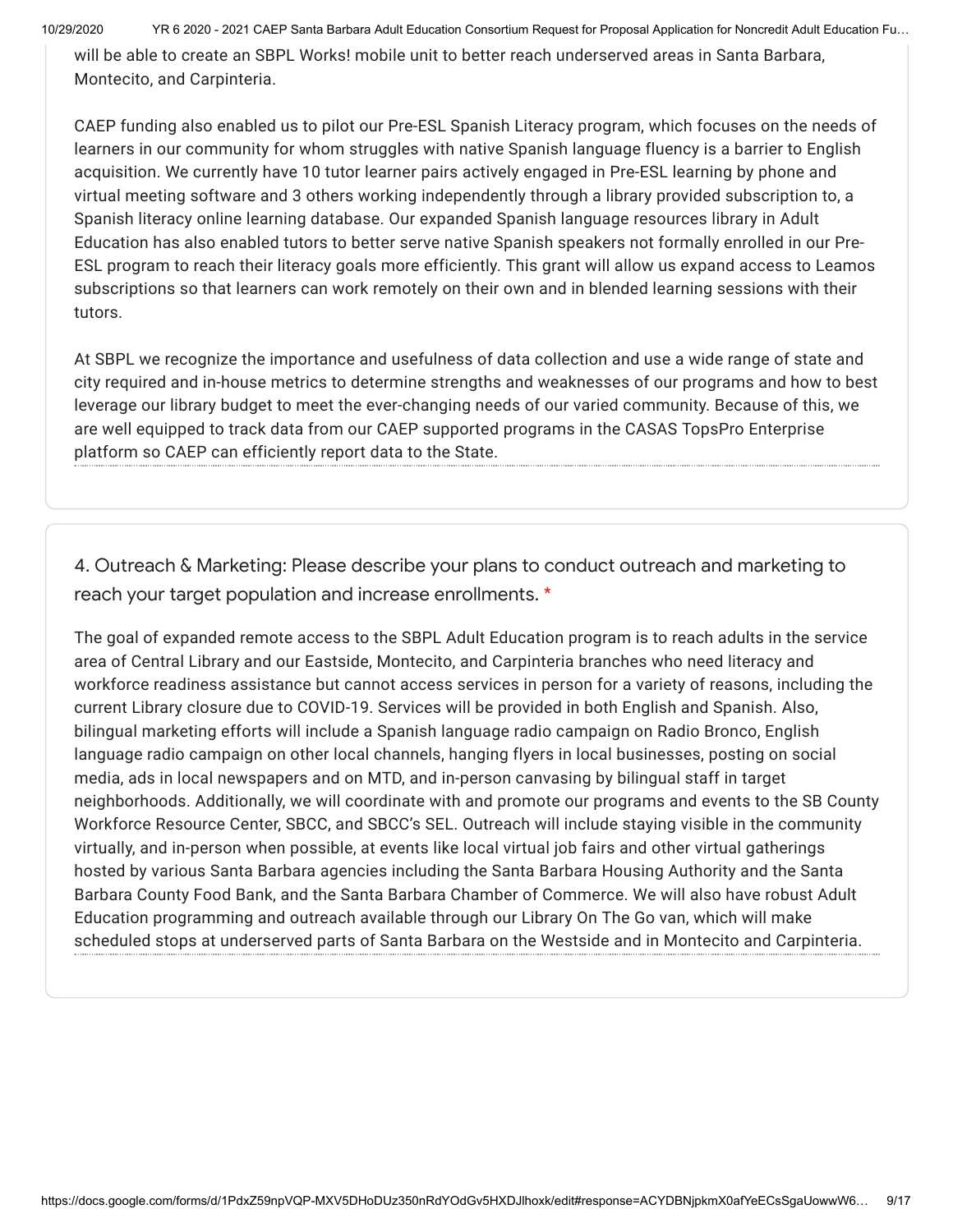5. Partnerships: Please provide 2-3 prospective CAEP Programs or Partners you plan to work with to maximize student and client participation and describe your prospective collaborative efforts; either with current CAEP programs and/or other external community entities. \*

The Adult Education Program at SBPL will continue to communicate with and collaborate with SBCC Consortium members to ensure that our programs are non-duplicative and mutually beneficial. For example, with Yr. 6 funding, we will continue our active partnership with SEL on our Yr. 5 Emergency Funding in Response to COVID-19 grant who will deliver ServSafe Managers training courses to complement our program to improve food industry workers' access to the requisite training and certification for employment. We will also partner with SEL's ESL program to (1) coordinate virtual and in person workshops that will benefit the learners of both agencies and augment volunteer tutor training, (2) improve site coordination to enable SEL to offer classes and other joint programs at SBPL, and (3) formalize our data collection by tracking cross-referrals and sharing that information.

Outside of the consortium we will continue our longtime partnership with the Santa Barbara Family Service Agency (FSA), which refers clients from its Healthy Marriage and Relationships Program to be matched with volunteer tutors in our Adult Literacy Program.

6. SBCC Noncredit Student Support Services: Provide your plans to integrate SBCC Noncredit Student Support Services in order to assist students in obtaining abbreviated educational plans. \*

Although we have no formal relationship with support services at SBCC, all SBPL programs are free and open to the public. As outlined above, our one-to-one approach in all of our services provides an alternative approach to support SBCC students who are not thriving in the classroom environment and require focused and individuated tutoring and assistance. Focused one-to-one support provided by SBPL Adult Education programs is also a great way to augment learning for students currently enrolled at SBCC and SEL who need additional tutoring or assistance outside of the classroom.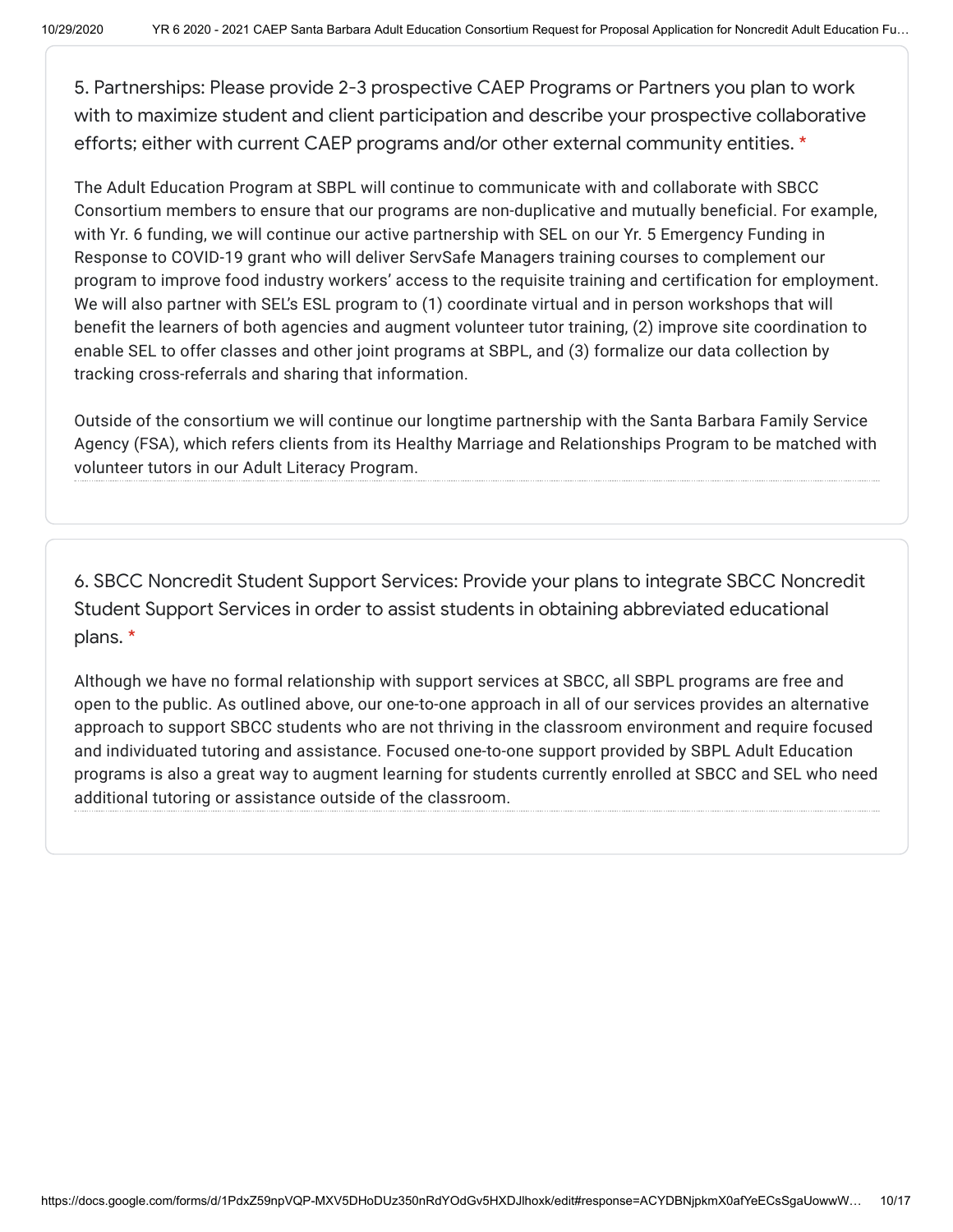7. Alignment: Please describe how your program is in alignment and furthers the Consortium's goals and objectives as stated above. \*

Through increased remote access to our Adult Education services, SBPL will better provide vital and personalized language and vocational literacy training for adults preparing to enter or reenter the workforce or pursue higher education during the COVID-19 crisis and beyond. The program also addresses CAEP's stated goals by (1) providing excellent programming for adults by offering personalized job and literacy training, (2) continuing to improve student learning and achievement goals focused on the needs of adult learners, and to assist in their transfer acceleration and career success (3) refining programs and services for students in alignment with statewide initiatives (4) providing awareness of the program through a robust marketing campaign and through partnerships with other consortium members and agencies in the community (5) building a system of data collection and accountability to ensure that the initiative delivers on its commitment to strengthening the Santa Barbara community (6) supporting partners that specialize in job placement, apprenticeship, internship, and job coaching through our signature one-to-one approach to meeting the needs of learners and job seekers. The program is also in alignment with 5 of CAEPs 7 target program areas, including (1) programs in elementary and secondary skills, (2) programs for immigrants and ESL, (3) adults entering or re-entering the workforce, (4) adults who assist secondary students, and (5) Programs for adults with disabilities. To support this vital initiative, SBPL will also build bridges to existing and new CAEP programs both within the Library and in the greater Santa Barbara community by filling in the gaps between services currently offered by SBPL, SBCC credit division, the SEL, and other agencies.

Responding to its organizational need to address systemic racial injustices, SBPL has created an internal change team to look at policies and procedures, collections, and programming through an equity, diversity, and inclusion lens. Our Youth Services staff are doing a year-long training using Project Ready curriculum and will train all staff to implement best practices learned in their programs and services. The Library prioritizes partnerships with organizations that value equity, diversity, and inclusion.

SBPL is also uniquely positioned to meet the requirements of Assembly Bill 2098 aimed at Immigrant Integration. The organization OneAmerica defines Immigrant Integration as, "as a dynamic, two-way process in which immigrants and the receiving society work together to build secure, vibrant, and cohesive communities" (OneAmerica, 2019). With CAEP support, SBPL had already made great strides toward Immigrant Integration by addressing English language literacy needs of native speakers and English as Second Language (ESL) learners and piloting its Pre-ESL Spanish Literacy Program to meet the increasing need of recent immigrants to improve their language foundation in Spanish literacy. Our multi-lingual staff has been able to help native speakers in various languages, including Spanish, French, and Japanese, and to successfully transition to living and working in the US through our CAEP supported SBPL Works! workforce readiness program. In short, SBPL has a proven track record of helping immigrants integrate into our community by providing them with the skills and knowledge they need to become US citizens and succeed in their careers and credit and non-credit academic pursuits.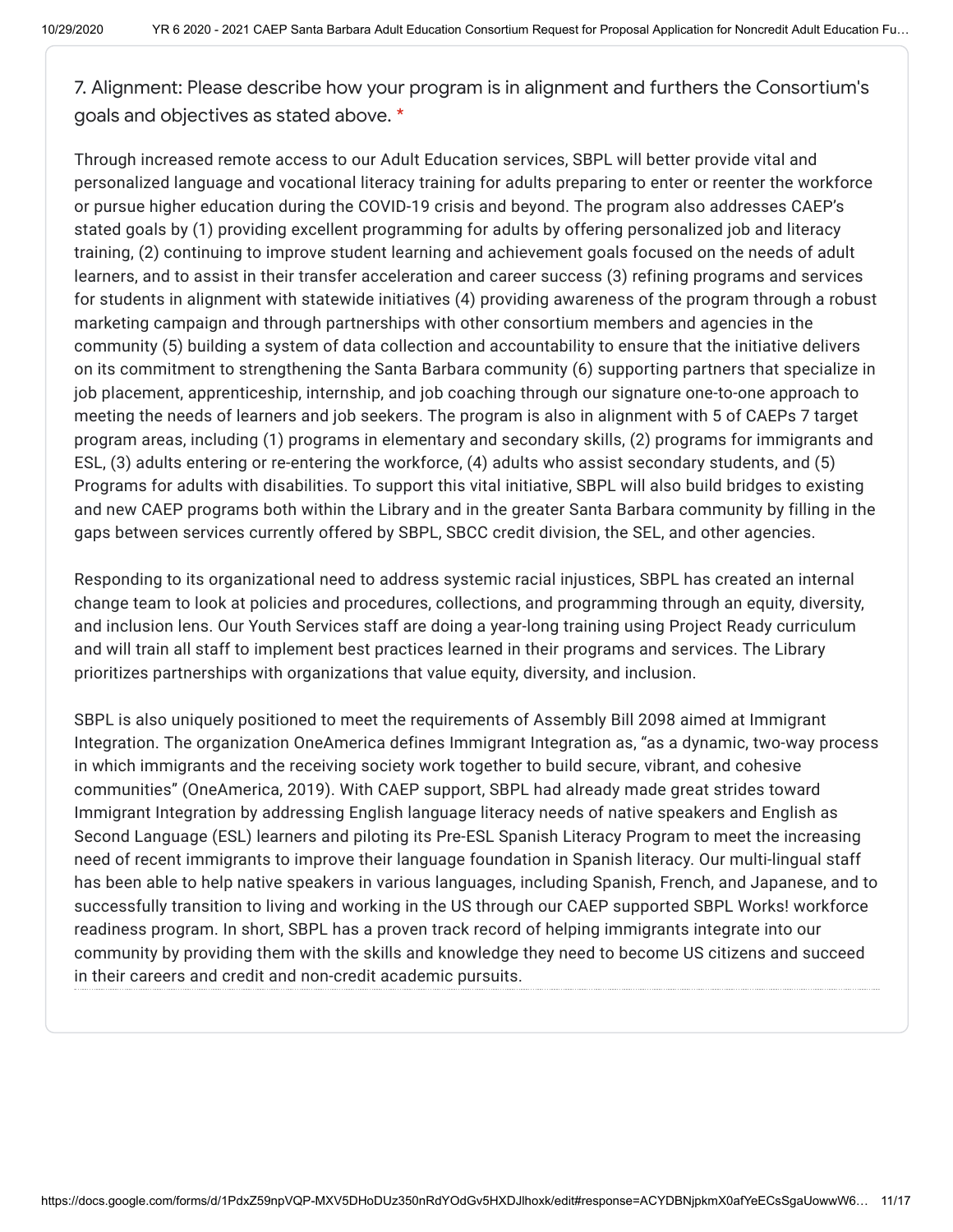8. Leveraging Funds : Please describe what other funding sources, and the percentage of those funding sources, will be used to support your CAEP proposed program. \*

The Library currently receives support from State Library through California Library Literacy Services to administer its Adult Literacy Program. The whole of the amount is used to pay for a portion of the Adult Education Librarian's salary. The Library also has a partnership with the Family Service Agency to provide adult literacy services to participants in its Healthy Marriage and Relationship Stability Program. Funding from FSA pays for the salary of one of our Adult Education part-time staff and provides a small supplies budget. Although it is difficult to calculate a percentage, since there will be crossover between the various Adult Education services, a portion of these funds will also support our CAEP Yr. 6 effort to expand remote access through salaries, purchase of supplies, and training tutors and mentors to work with learners and clients receiving services.

9. Diversity, Inclusion, and Equity: Please describe how your program will create a diverse, inclusive, and equitable educational experience for adult learners. Please identify strategies in which your program plans to address racial inequality and professional development support for instructors and staff. \*

As an open access institution SBPL and its Adult Education Program strive for equity in access to all of our programs and services. In the Adult Education Center and throughout the Library, we pride ourselves on being a space of becoming: where, regardless of ethnicity, socio-economic background, or sexuality, learners and job seekers can become fuller selves, fuller family members, and fuller members of our community. All of the staff and volunteers in Adult Education are trained to be culturally competent and to create an environment of inclusion here at the library. Improved remote capabilities in Adult Education will also help the Library fulfill its mission to provide equity in access to language and vocational literacy programs and services.

As a City of Santa Barbara agency, SBPL is also committed to, among others, valuing (1) the opportunity to provide services to our community in a manner that is fair, courteous, responsive, and efficient, (2) the worth and dignity of all individuals and will provide equal opportunities for all, (3) the diversity of experience, skill, outlook, and style that are brought to City service by each individual.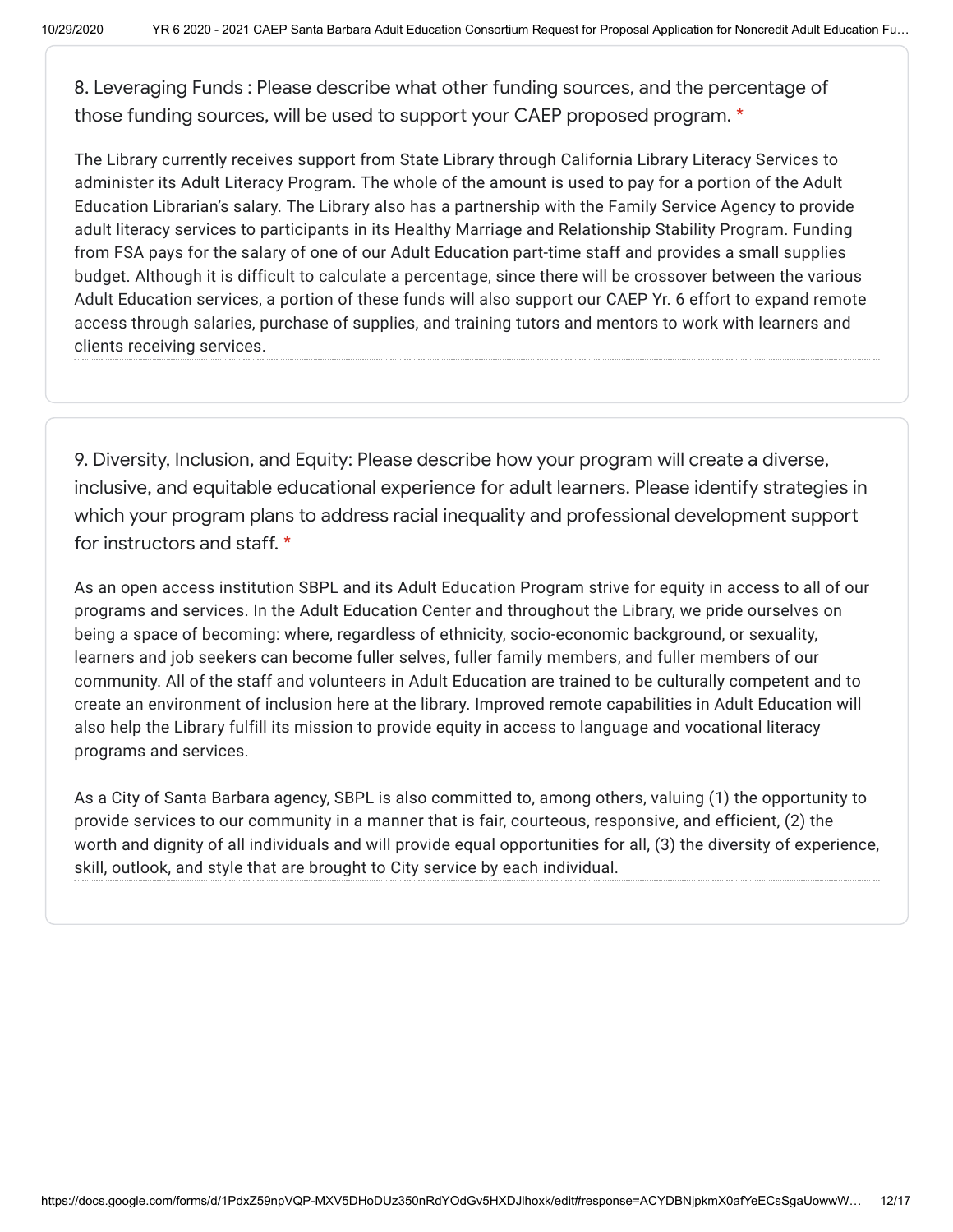10. Potential Budget Reductions: Please describe what specific programming needs and/or services your program would reduce or eliminate should the CAEP grant budget be reduced (range 10-25% at any point during the grant cycle). Please note that final budget reductions would be determined by the Santa Barbara Adult Education Consortium based on the Consortium's priorities and goals. \*

If necessary, the program could adapt to any budget decease by reducing some staff hours supported by the grant and spending less on physical items for our Adult Education resources collection. A reduction would also lessen the need for such a robust marketing campaign, so costs could be cut in that area as well. Ultimately, the program is adaptable enough to still be successful with a smaller budget, but the number of students served will likely decrease proportionately.

## 6. Activity Chart \*

Please use the Activity Chart provided in the link under the instructions and email to [sbaebg@gmail.com.](mailto:sbaebg@gmail.com) The Activity Chart should outline your program's specific objectives and activities, along with a timeline for completion, the person/agency responsible, outcomes and data capture methods. Please attach additional pages if necessary.

I certify that the Activity Chart has been completed and emailed to **[sbaebg@gmail.com](mailto:sbaebg@gmail.com)** 

Total Budget Requested \*

\$120,179

## 1000 (Instructional Salaries) \*

Total dollars requesting for INSTRUCTIONAL PERSONNEL (include 25% for BENEFITS in 3000 section below)

0

### 1000 Detail \*

Please provide a detailed budget for this category.

0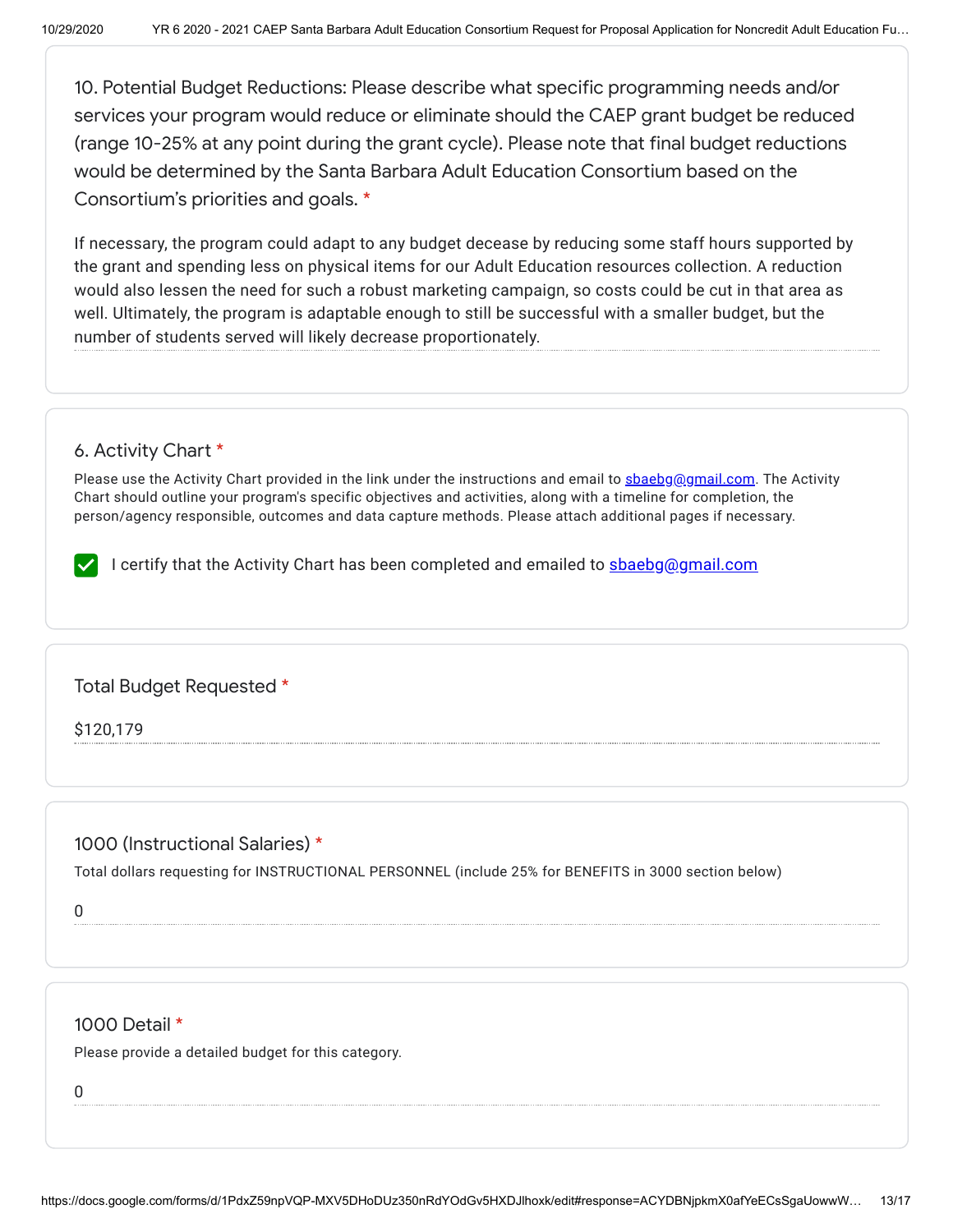# 2000 (Noninstructional Salaries) \*

Total dollars requesting for PERSONNEL (include 25% for BENEFITS in 3000 section below)

0

### 2000 Detail \*

Please provide a detailed budget for this category.

0

## 3000 (Benefits from 1000 and 2000 categories) \*

Total dollars requesting for BENEFITS . The average benefit rate is 25%.

0

## 4000 \*

Total dollars requesting for INSTRUCTIONAL SUPPLIES and NON-INSTRUCTIONAL SUPPLIES and Computer Software (not Hardware).

\$38,500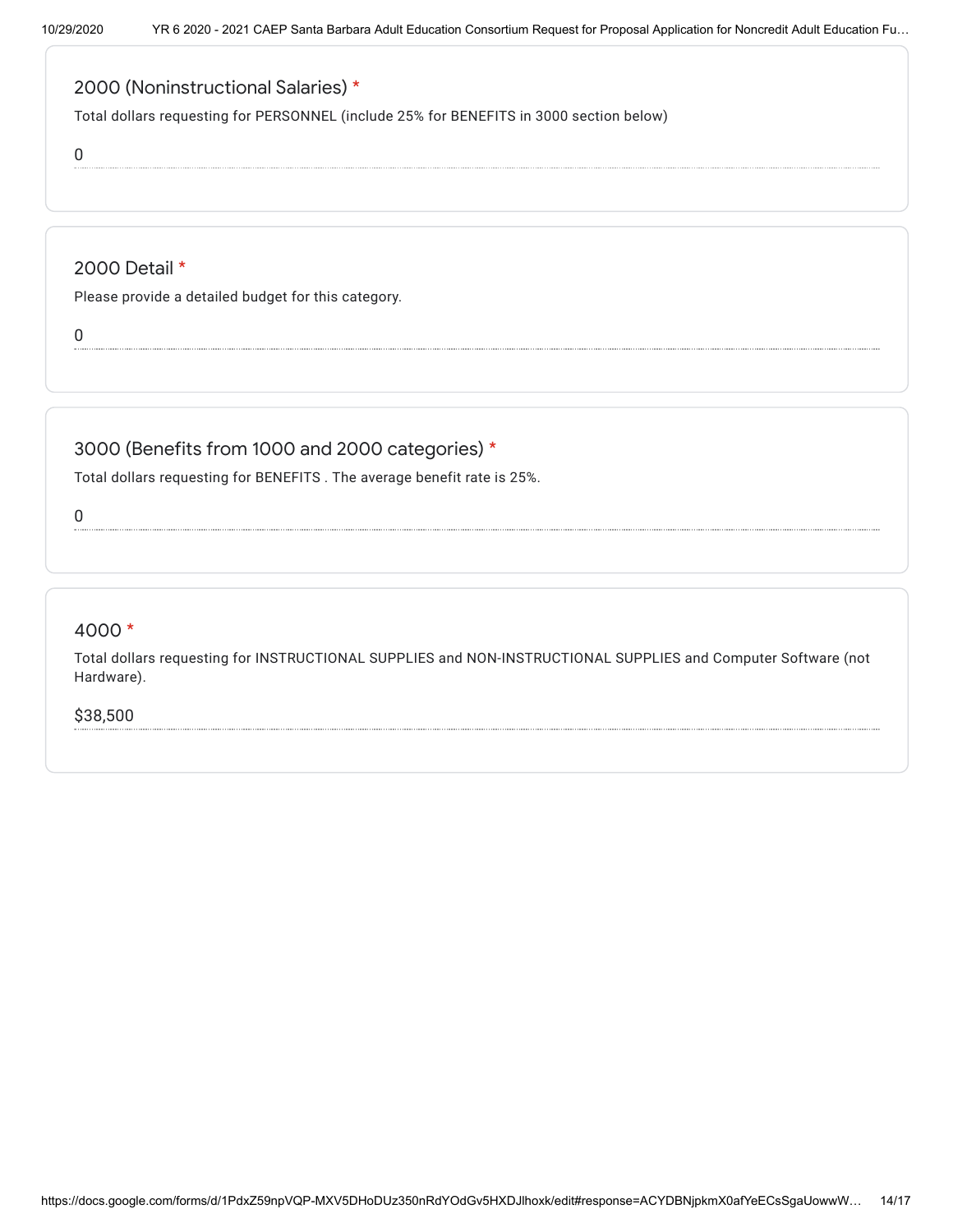#### 4000 Detail \*

Please provide a detailed budget for this category.

General (80x) Binders for Manuals \$640.00 Meeting Supplies \$500.00 Books \$3,000.00 Lynda.com Subscription \$13,125.00 (2x) Adobe CS Subscriptions \$1,200.00 Big Interview Subscription \$1,788.00 (6x) Printer toner (color) \$1,409.00 (4x) Printer toner (black) \$688.00 (10x) Wi-Fi Hotspot Data Plans \$4,800.00 (8x) Chromebook Cases \$200.00 (10x) Hotspot Cases \$200.00 (8x) Mobile Device Mgmt. Licenses \$1,200.00 (25x) ServSafe Managers Exams \$900.00 (100x) ServSafe Handlers Exams \$1,500.00 (20x) Leamos Subscriptions \$1,100.00 Day planners \$250.00 Learning Upgrade (online literacy database subscriptions) \$1,500.00 Advertising Radio Campaign \$3,500.00 Print Ads \$1,000.00

### 5000 \*

Total dollars requesting for CONSULTANTS, MEETINGS, PROFESSIONAL DEVELOPMENT

\$75,579

## 5000 Detail \*

Please provide a detailed budget for this category.

Library Tech (Part-time 10hr/wk) \$12,038.00 Library Tech (full-time 20hr/wk) \$46,873.00 Library Tech (Part-time 15hr/wk) \$16,668.00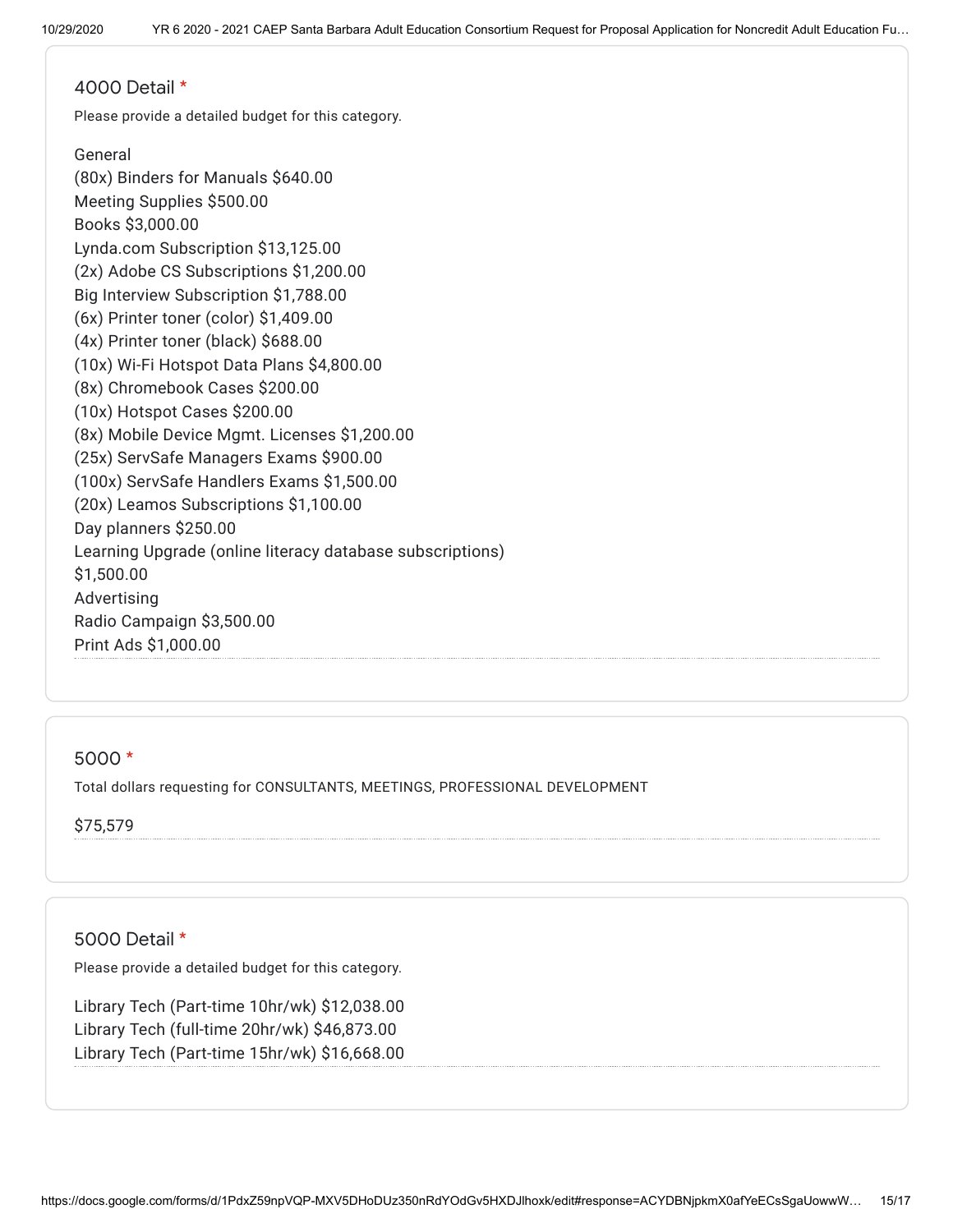#### 6000 \*

Total dollars requesting for CAPITAL OUTLAY (Computer Hardware)

\$6,100

6000 Detail \* Please provide a detailed budget for this category.

(1x) MacBook \$2,100.00 (8x) Chromebooks \$4,000.00

Do you currently receive other NON-CAEP funding that supports the proposed activity? If yes, please describe how additional funding expands or supports that activity. \*

Yes. The Library receives support from State Library through California Library Literacy Services to administer its Adult Literacy Program. The whole of the amount is used to pay for a portion of the Adult Education Librarian's salary. The Library also has a partnership with the Family Service Agency to provide adult literacy services to participants in its Healthy Marriage and Relationship Stability Program. Funding from FSA pays for the salary of one of our Adult Education part-time staff and provides a small supplies budget. Since there will be crossover between the various Adult Education services, a portion of these funds will also help improve remote access to our services through salaries and purchase of technology and supplies.

What is your sustainability plan for this activity when funding is no longer available? \*

If the program is successful, meaning we hit our target number of adult students served, we hope to secure funding from the City of Santa Barbara/Santa Barbara Public Library System to continue paying salaries and benefits for the full-time and hourly Library Technicians supported by the grant and for the upkeep and acquisition of necessary hardware.

Total number of adult students served in 2018-2019 and 2019-2020 (for CAEP awardees). \*

563